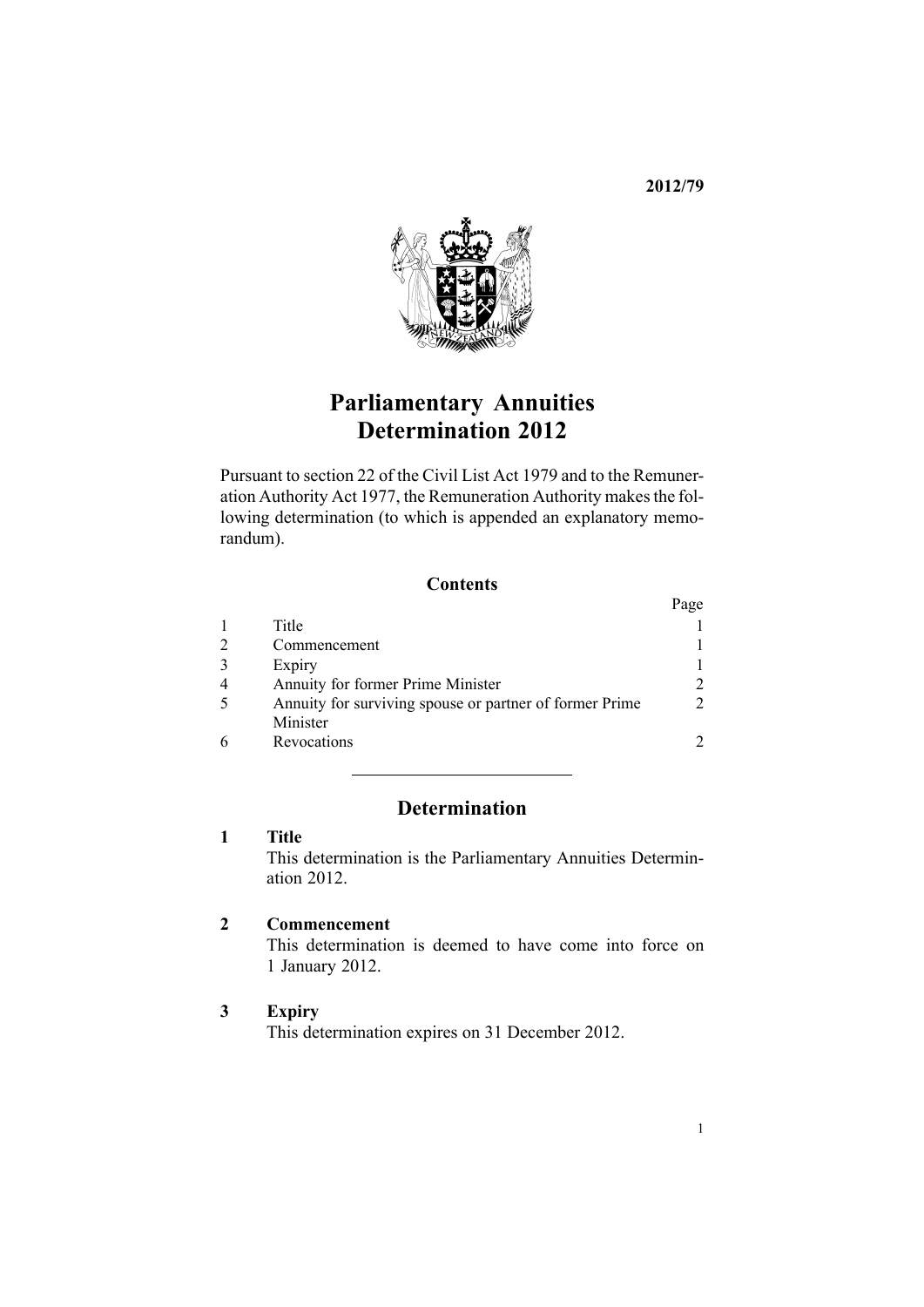| <b>Parliamentary Annuities Determination</b> |      |  |
|----------------------------------------------|------|--|
|                                              | 2012 |  |

#### **4 Annuity for former Prime Minister**

The annuity payable under section  $22(1)(a)$  of the Civil List Act 1979 to <sup>a</sup> person who has held the office of Prime Minister for <sup>a</sup> period or periods amounting in all to not less than 2 years is payable at the yearly rate of the lesser of the following:

**2012** 2012/79

(a) \$9,300 for each complete year of the total period for which the person held the office:

(b) \$46,500.

#### **5 Annuity for surviving spouse or partner of former Prime Minister**

The annuity payable under section [22\(1\)\(b\)](http://www.legislation.govt.nz/pdflink.aspx?id=DLM32435) of the Civil List Act 1979 to the surviving spouse or partner of <sup>a</sup> person who has held the office of Prime Minister for <sup>a</sup> period or periods amounting in all to not less than 2 years is payable at the yearly rate of the lesser of the following:

- (a) \$4,650 for each complete year of the total period for which the person held the office:
- (b) \$23,250.

#### **6 Revocations**

The following determinations are revoked:

- (a) [Parliamentary](http://www.legislation.govt.nz/pdflink.aspx?id=DLM433357) Annuities Determination 2007 (SR 2007/92):
- (b) [Parliamentary](http://www.legislation.govt.nz/pdflink.aspx?id=DLM1202203) Annuities Determination 2008 (SR 2008/77):
- (c) [Parliamentary](http://www.legislation.govt.nz/pdflink.aspx?id=DLM2371000) Annuities Determination 2009 (SR 2009/268):
- (d) [Parliamentary](http://www.legislation.govt.nz/pdflink.aspx?id=DLM3122605) Annuities Determination 2010 (SR 2010/205):
- (e) [Parliamentary](http://www.legislation.govt.nz/pdflink.aspx?id=DLM3946505) Annuities Determination 2011 (SR 2011/297).

Dated at Wellington this 1st day of May 2012.

<span id="page-1-0"></span>cl 4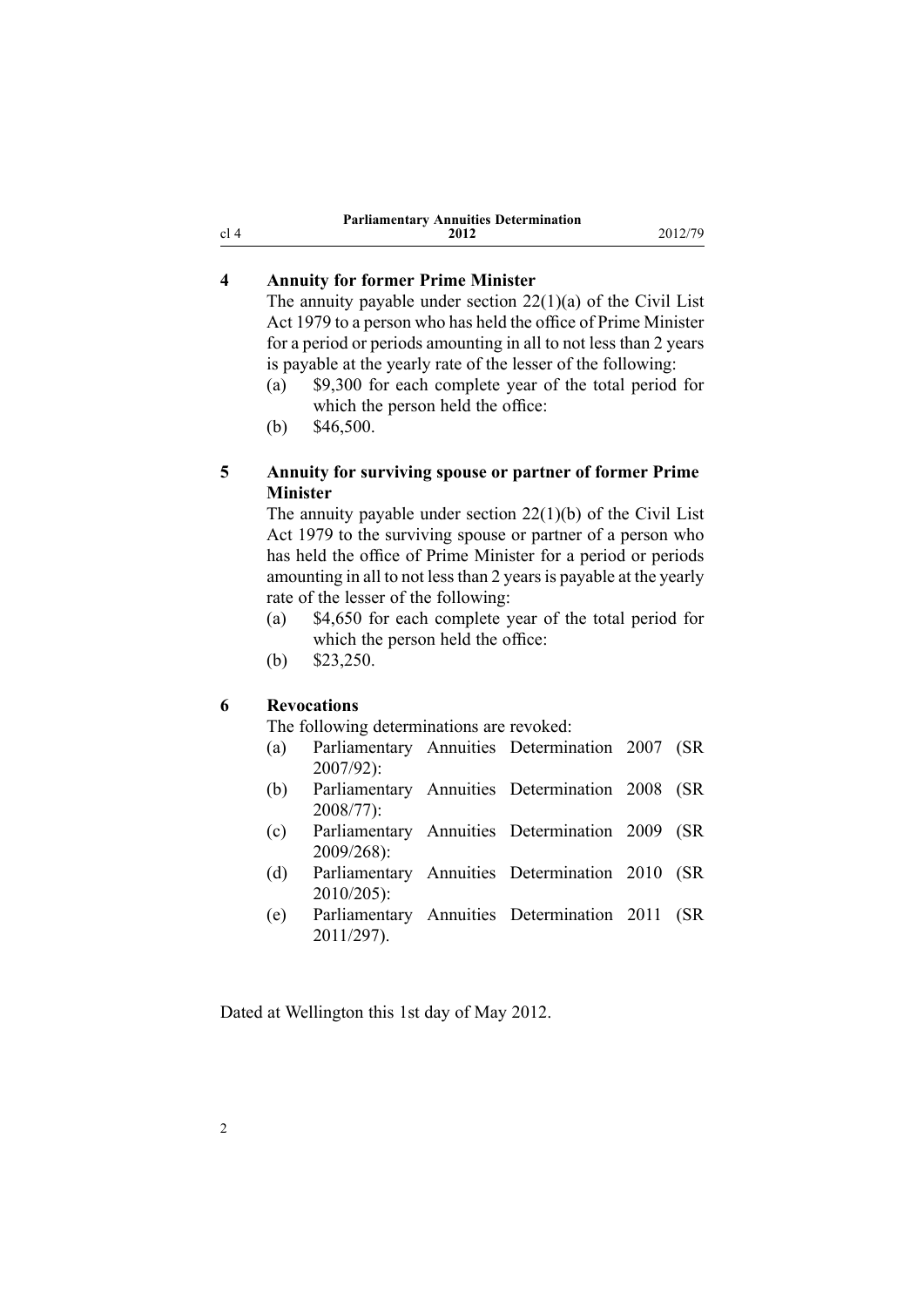|         | <b>Parliamentary Annuities Determination</b> | Explanatory |
|---------|----------------------------------------------|-------------|
| 2012/79 | 2012                                         | memorandum  |

John Errington, Chairman.

> A Foulkes, Member.

D Morcom, Member.

#### **Explanatory memorandum**

*This memorandum is not par<sup>t</sup> of the determination, but is intended to indicate its general effect.*

This determination, which is deemed to have come into force on 1 January 2012, increases the annuity payable to <sup>a</sup> person who has held the office of Prime Minister for <sup>a</sup> period or periods amounting in all to not less than 2 years and the annuity payable to the surviving spouse or partner of such <sup>a</sup> Prime Minister.

In the case of <sup>a</sup> former Prime Minister, the yearly rate that forms the basis for calculating the annuity is increased from \$9,100 to \$9,300, with the maximum annuity payable being increased from \$45,500 to \$46,500.

In the case of the surviving spouse or partner of <sup>a</sup> former Prime Minister, the yearly rate that forms the basis for calculating the annuity is increased from \$4,550 to \$4,650, with the maximum annuity payable being increased from \$22,750 to \$23,250.

This determination continues the pas<sup>t</sup> practice of adjusting the annuities by having regard to growth in the Consumers Price Index and in Prime Ministerial remuneration.

This determination expires on 31 December 2012.